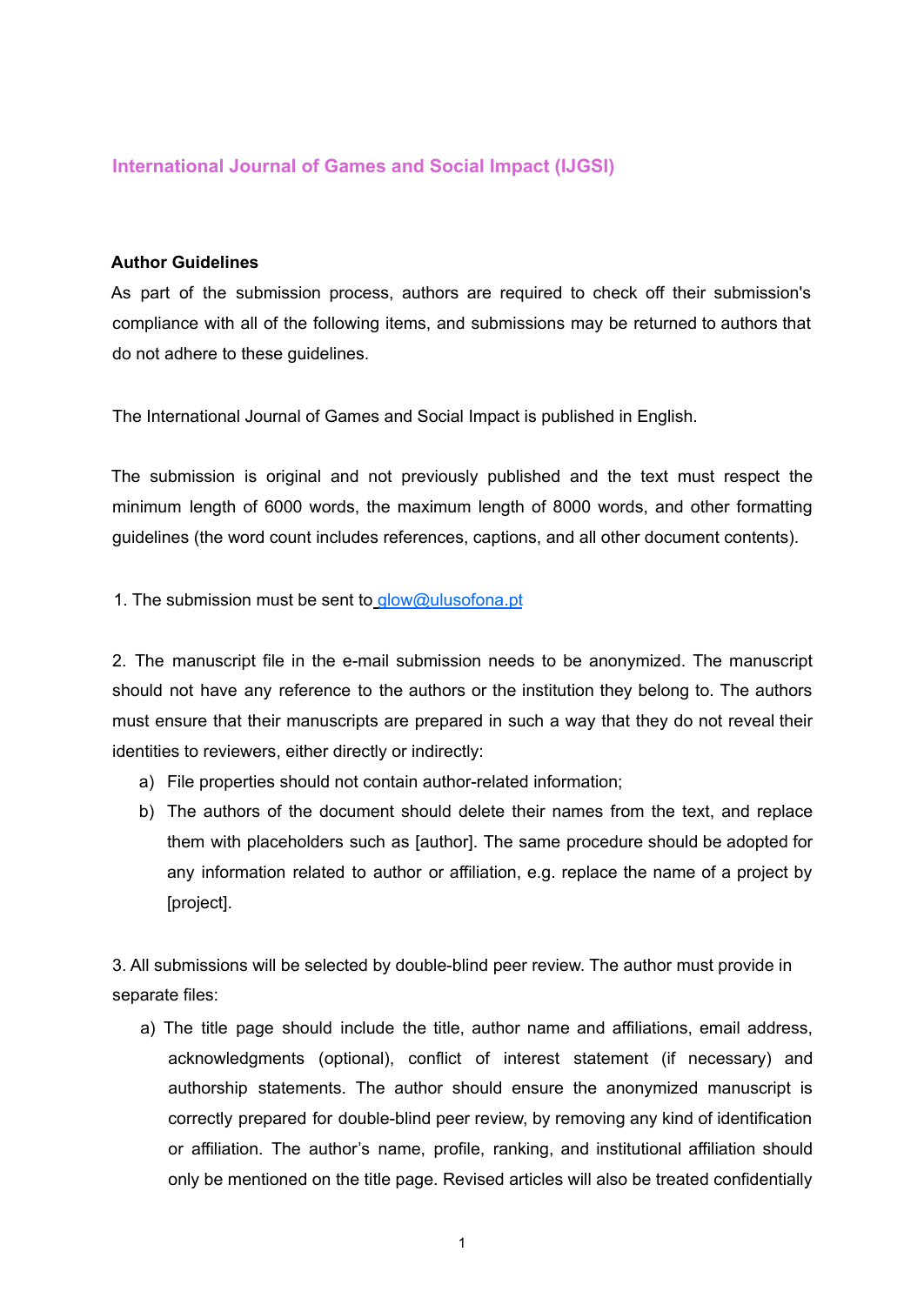until the date of their publication.

b) Attachments: Manuscripts may be accompanied by attachment files. In the case of materials produced by others, these are accepted under the condition that all applicable permissions were obtained by the author(s). Attachments should be numbered in order of appearance in the article. Images should be in JPEG, GIF, PNG, or TIFF format. The authors should not supply images files that are too low in resolution as disproportionately large for the content.

#### 4. Formatting

- a) Standard formatting of 12-point font, 1.5-spaced, Times New Roman, 2.54 cm (1.0 inch) margins should be used throughout. The use of italics is preferred to underlining. Notes should be converted to footnotes. Page numbers should be added on the top right corner (header) on every page;
- b) Title Page formatting (roman alphabet English):

*Title:* it should be written in Times New Roman 12, italics, bold, upper case, justified. It should not be longer than two lines. Should there be quotes or other expressions that justify it, they should always appear between straight quotation marks. The authors should avoid abbreviations and formulae where possible.

*Sub-title (optional):* should there be a sub-title, it should be written in Times New Roman 12, italics, bold, upper case, justified. It should not be longer than two lines. Should there be quotes or other expressions that justify it, they should always appear between straight quotation marks;

c) Abstract: under 300 words and under 1000 characters in standard formatting; d) Keywords: 5-7 keywords in Times New Roman 12, italics, single space, justified; e) Tables: the tables should be editable text and not as images;

f) Bibliography (roman alphabet – English): References should be formatted according to most current APA style; references should start on a new page, be double-spaced and subsequent lines should have a hanging indent of 1.25 cm (0.5 inches).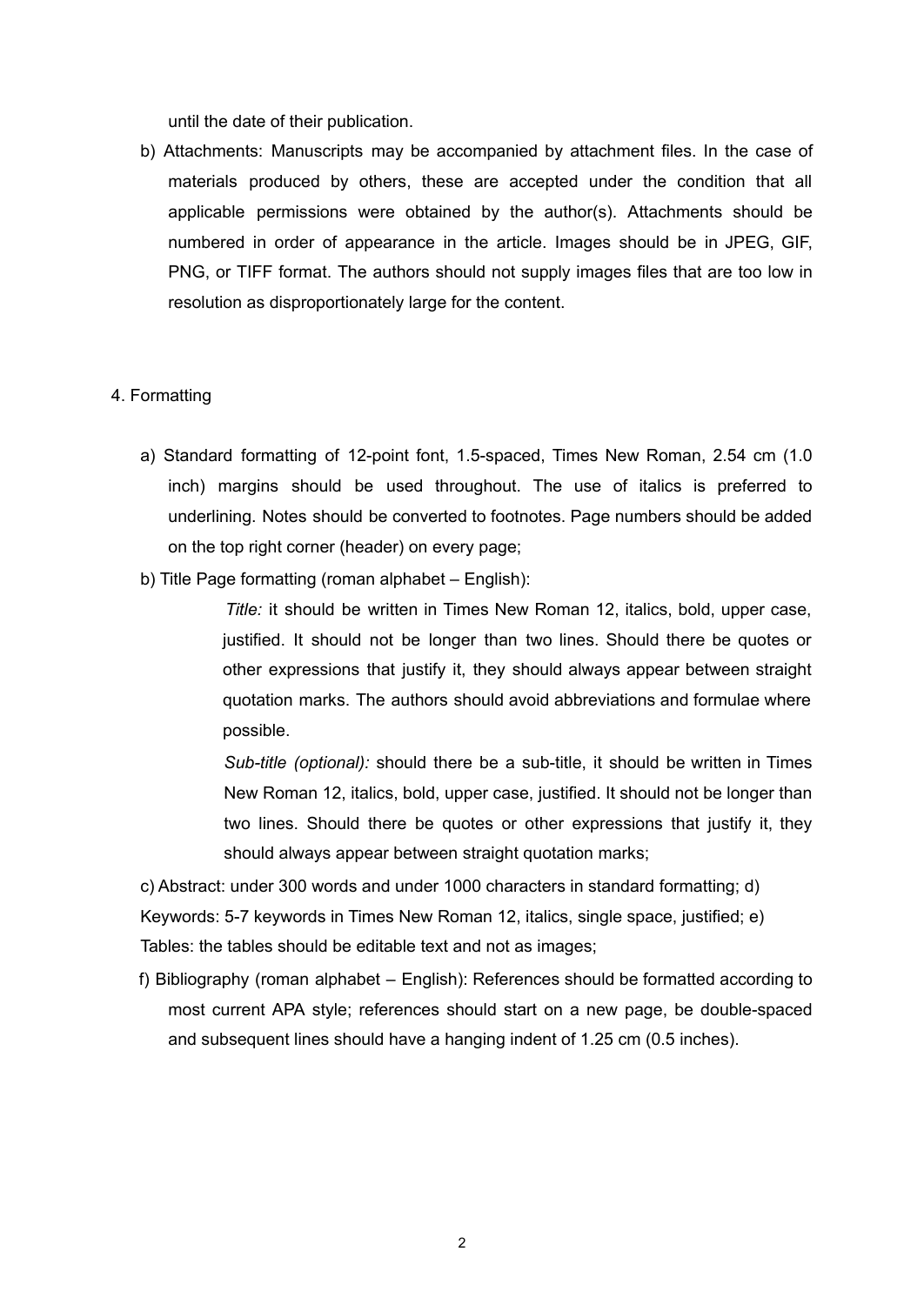Bibliography Examples:

- Hodent, C. (2017). *The Gamer's Brain: How Neuroscience and UX Can Impact Video Game Design*. CRC Press.
- Lieberoth, A., Wellnitz, K. B., & Aagaard, J. (2015). Sex, violence and learning Assessing game effects. In P. Lankoski & S. Björk (Eds.), *Game research methods* (pp. 175-192). ETC Press.
- Toh, W. & Lim, F. V. (2020). Using Video Games for Learning: Developing a Metalanguage for Digital Play. *Games and Culture, 16*(5), 583-610. https://doi.org/10.1177%2F1555412020921339

In uncovered aspects, the manuscript must be formatted in accordance with the 7th edition of APA (Publication Manual of the American Psychological Association, see http://www.apastyle.org/).

# **Code of Conduct**

# *Editorial Policies*

The Editor and Editorial Board are responsible for publishing the manuscripts, ensuring their scientific quality, and managing the submission and publication process within a reasonable time.

The Editorial Team's responsibilities are:

- upholding the journal's scientific standards and its typographic and production standards;
- encouraging scientific debate and discussion;
- aiding scientific publication and debate on emerging subjects of international interest;
- holding to standards of impartiality in managing the articles submitted for publication;
- maintaining confidentiality regarding the received manuscripts and their contents until such time as they may be published;
- protecting a culture of democratic discussion, difference of opinion, and the possibility of criticism of published works, where nevertheless the editors reserve the right to judge where this criticism is appropriate and substantiated.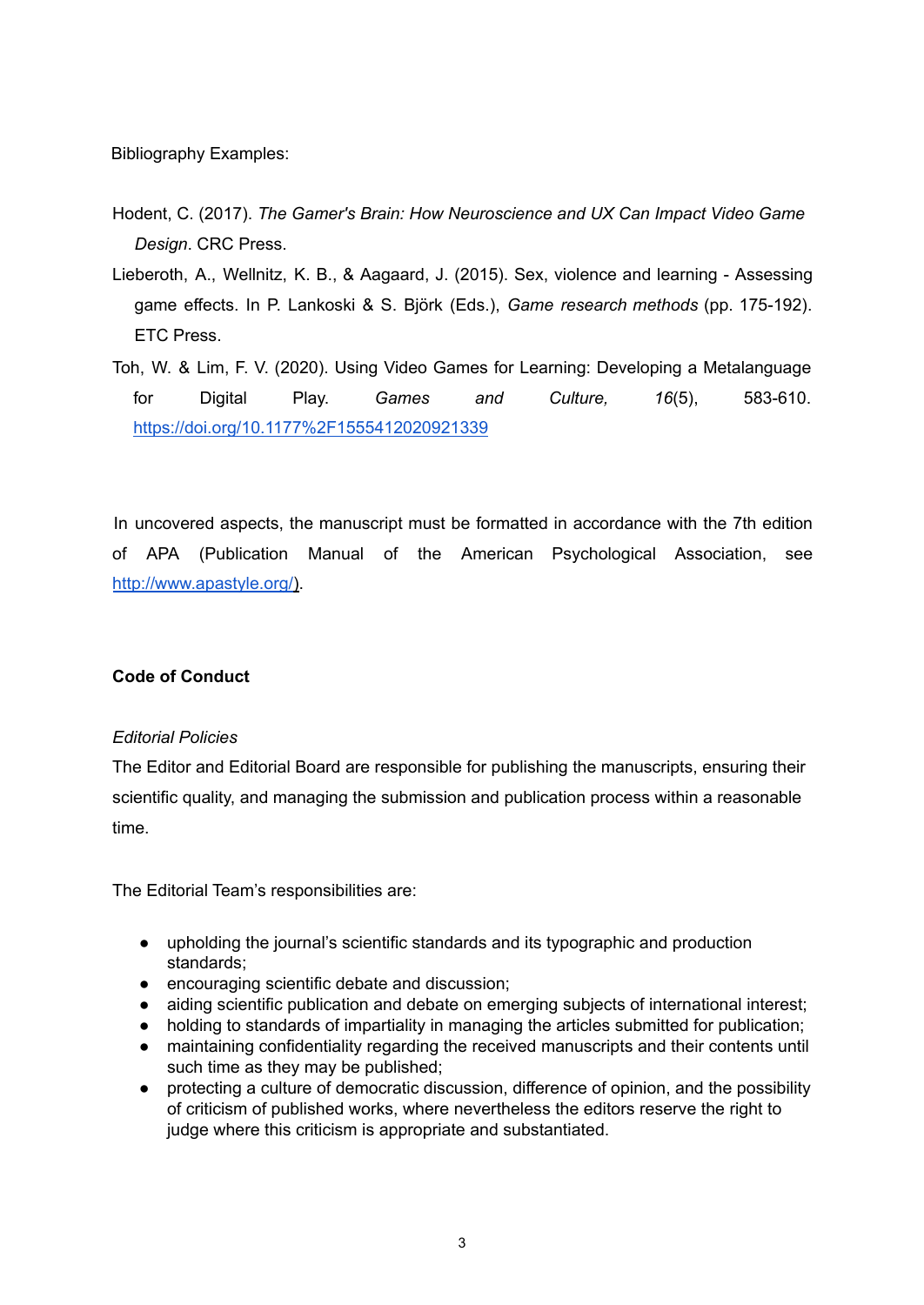### *Authorship*

The authors are primarily responsible for their content and originality. Failure to comply with appropriate behavior may render the authorization for publication unfeasible. In the case of co-authorship, all authors should have contributed to the publication. All authors should take onboard or respond to comments and corrections suggested by the reviewers. The corresponding author should be clearly indicated.

### *Author contributions 1*

Authors should submit an author statement outlining their individual contributions to the paper with reference to relevant roles (some examples: conceptualization; methodology; writing - original draft; writing - review & editing). Authorship statements should be formatted with the names of authors first and the role(s) following at the bottom of the title page.

Sample author statement example:

**Carla Sousa:** Conceptualization, Methodology, Writing - Reviewing and Editing, **Filipe Luz**: Writing-Original draft. **Micaela Fonseca**: Validation, Writing - Reviewing and Editing. **Pedro Neves:** Writing - Reviewing and Editing.

# *Financing*

If the research was publicly or privately funded, it should be mentioned in the conflict of interest statement.

#### *Publication Ethics*

IJGSI is committed to upholding the integrity of the academic record. The journal adheres to the international standards set in Wager & Kleinert (2011) . 1

#### *Plagiarism*

IJGSI takes issues of copyright infringement, plagiarism, or other breaches of best practice in publication seriously. We seek to protect the rights of our authors and we always investigate claims of plagiarism or misuse of published articles. Equally, we seek to protect the reputation of the journal against malpractice. Submitted articles may be checked with

<sup>&</sup>lt;sup>1</sup> Wager, E. & Kleinert, S. (2011). Responsible Research Publication: International Standards for Authors. T.Mayer T & N. Steneck (Eds.), *Promoting Research Integrity in a Global Environment* (pp 309-16). Imperial College Press/ World Scientific Publishing. https://doi.org/10.1142/8102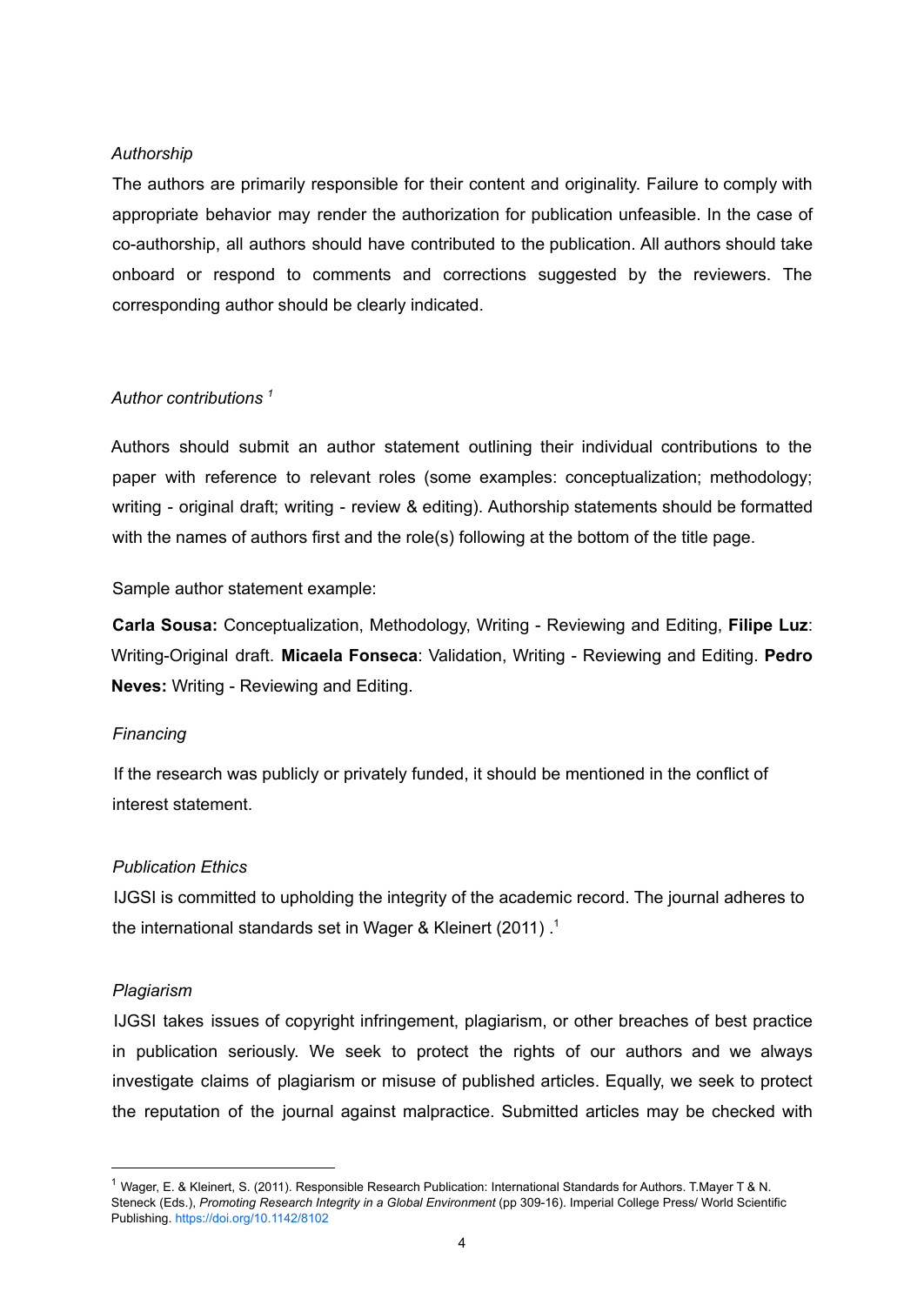duplication-checking software. Where an article is found to have plagiarized other work or included third-party copyright material without permission or with insufficient acknowledgment, or where the authorship of the article is contested, we reserve the right to take action including, but not limited to: publishing an erratum or corrigendum (correction); retracting the article; taking up the matter with the head of department or dean of the author's institution and/or relevant academic bodies or societies; or taking appropriate legal action.

#### *Prior Publication*

The submission must be original, not previously published, and not under consideration by other publications. If the material has been previously published it is not generally acceptable for publication in IJGSI. However, there are certain circumstances where previously published material can be considered for publication. Please contact the Editor for further discussion.

All submissions will be selected by double-blind peer review. The author's name, profile, ranking, and institutional affiliation should only be mentioned in the appropriate file. Revised articles will also be treated confidentially until the date of their publication.

Upon article acceptable, the authors confer upon the IJGSI the right to index, in international networks, the published articles. The content of the texts and the opinions expressed therein, as well as the reference to figures or graphics already published, are the sole responsibility of the authors.

Favorable reviewer opinion and feedback does not automatically entail a submission being accepted for publication. Acceptance is predicated on IJGSI editorial policy and the number of acceptable articles submitted to that issue of the journal. If the article is not published within one year, the author may submit it to other publications after giving prior notice to IJGSI management.

The Editor's final decision can be one of the four following categories: "Accept as is", "Minor Revision", "Major Revision", "Decline". The revised article will usually be returned to initial referees for re-evaluation in a second round of review.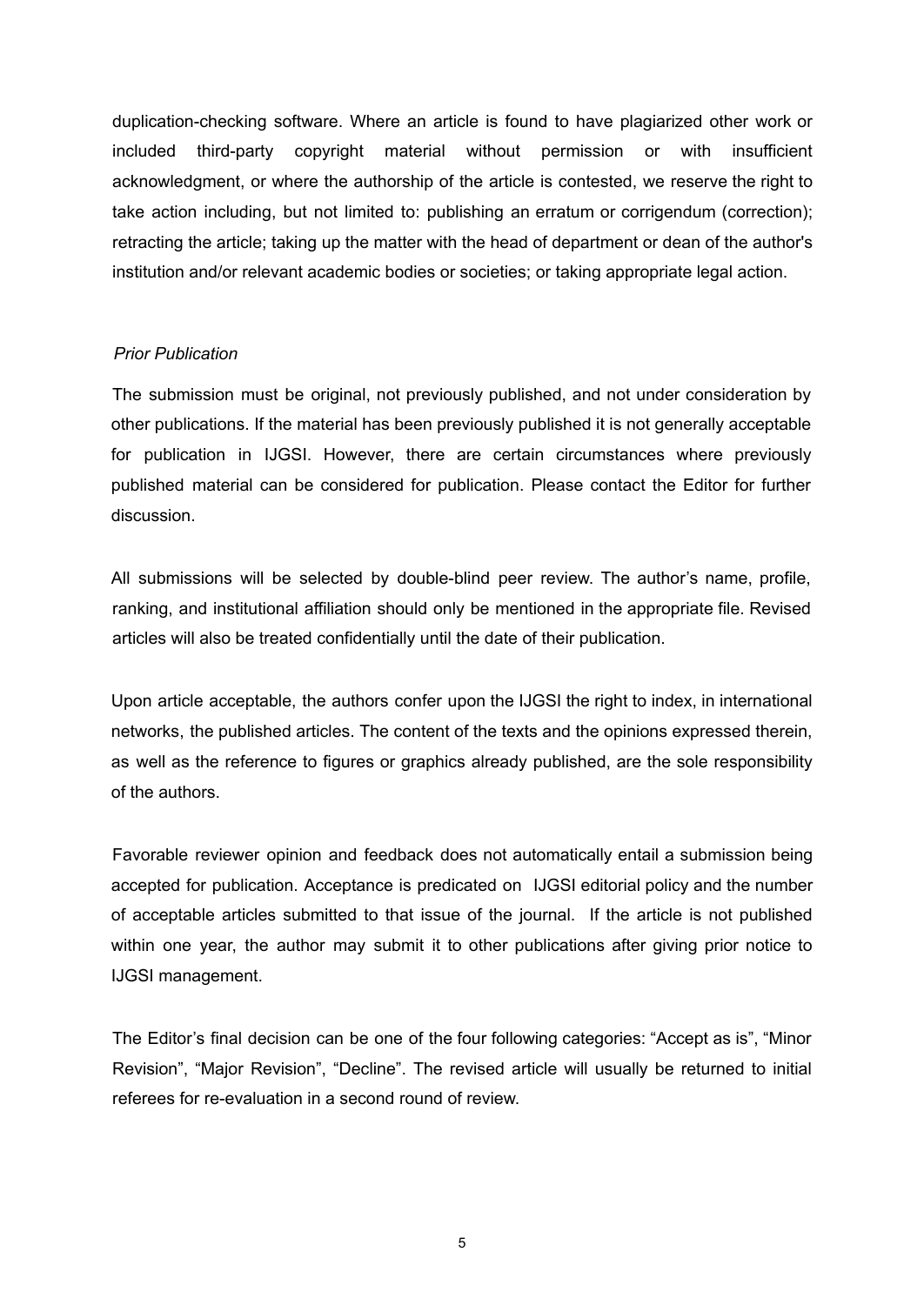### *Claims*

Whenever the authors consider it pertinent, they are entitled to submit their complaints to the publishers. The process will be addressed by letter to the editors. Publishers shall undertake to respond to all complaints submitted.

#### *Conflicts of Interest*

The Committee on Publication Ethics (COPE) states in its Guidelines on Good Publication Practice (2003) that:

'Conflicts of interest arise when authors, reviewers, or editors have interests that are not fully apparent and that may influence their judgments on what is published.'

Conflict of interest may arise when academic and professional friendships exist with members of the IJGSI editorial team. In this situation, members of the editorial team will safeguard against the conflict of interest by handing review of the submission to external reviewers, while maintaining blind-review. By preserving author and reviewer anonymity, impartiality and intellectual independence are preserved as a right in scientific publication.

#### *Data Protection*

The Editors commit to guaranteeing protection of the confidentiality of individual information. The Editors require the same commitment from the authors of empirical research articles where appropriate, namely in the use of appropriate procedures for data protection and securing written consent to participation in studies from their subjects. Authors should comply with international ethical standards as well the ethical standards of their institutions.

# *Copyright Notice*

Authors who publish with this journal agree to the following terms:

- a) Authors retain copyright and grant the journal right of first publication with the work under a Creative Commons Attribution License that allows others to share the work with an acknowledgment of the work's authorship and initial publication in this journal. Read more at https://creativecommons.org/licenses/by-nc/4.0/
- b) Authors are able to enter into separate, additional contractual arrangements for the non-exclusive distribution of the journal's published version of the work (e.g., post it to an institutional repository or publish it in a book), with an acknowledgment of its initial publication in this journal. The editorial team should be contacted prior to any such distribution to arrange the relevant terms.